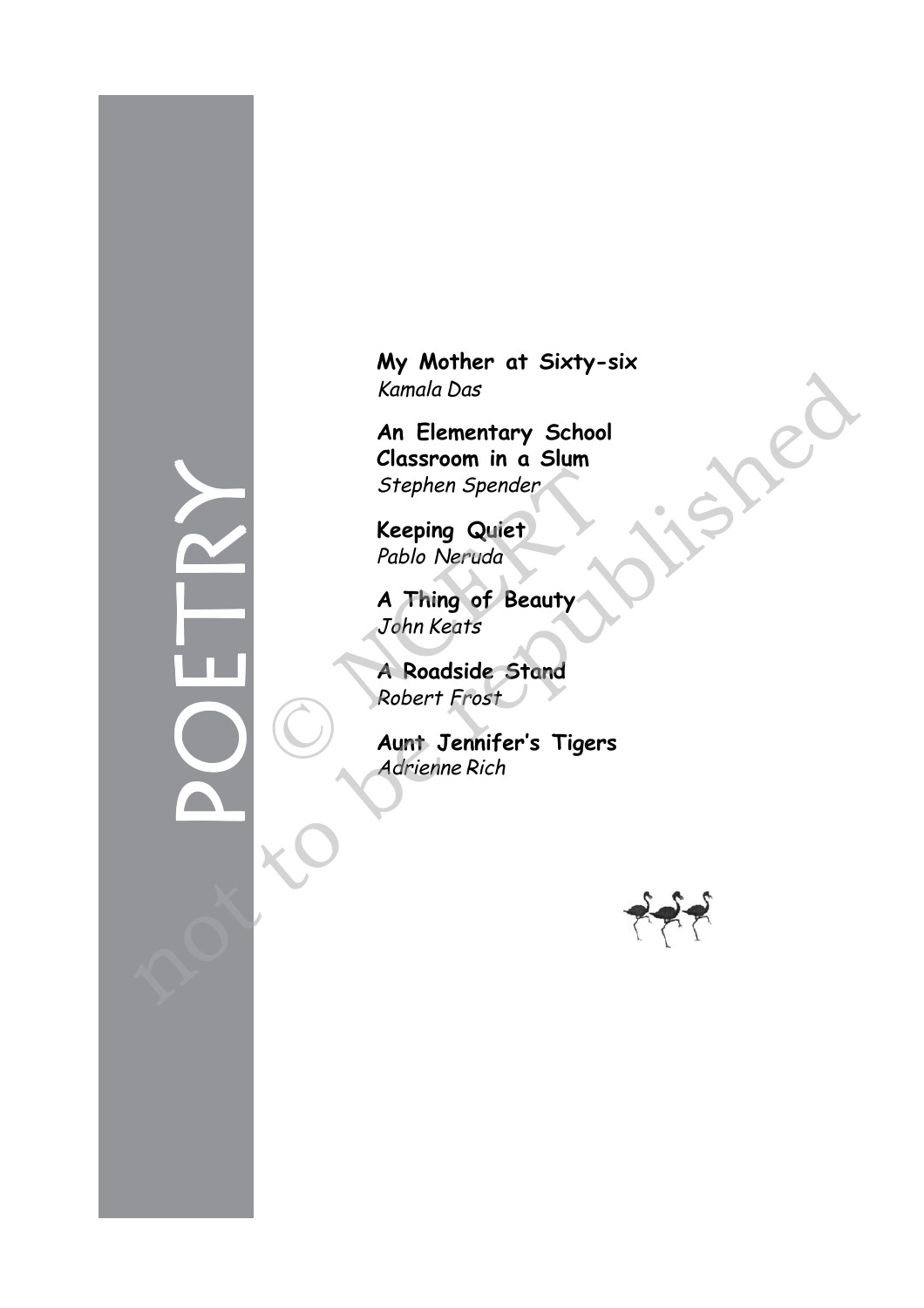



## My Mother at Sixty-six 1

## *About the poet*

**Kamala Das** (1934) was born in Malabar, Kerala. She is recognised as one of India's foremost poets. Her works are known for their originality, versatility and the indigenous flavour of the soil. Kamala Das has published many novels and short stories in English and Malayalam under the name 'Madhavikutty'. Some of her works in English include the novel *Alphabet of Lust* (1977), a collection of short stories *Padmavati the Harlot and Other Stories* (1992), in addition to five books of poetry. She is a sensitive writer who captures the complex subtleties of human relationships in lyrical idiom, *My Mother at Sixty-six* is an example. are known for their originality, versatil<br>
indigenous flavour of the soil. Kamala Das has<br>
many novels and short stories in E<br>
Malayalam under the name 'Madhavikut<br>
her works in English include the novel Alp<br>
(1977), a col **About the poet**<br> **Examble Desi**<br>
is recognised as one of India's foremation periodic state works<br>
is recognised as a confider solid in the properties like the properties are known for their originality, versatility and th

## *Before you read*

*Ageing is a natural process; have you ever thought what our elderly parents expect from us?*



Driving from my parent's home to Cochin last Friday morning, I saw my mother, beside me,

doze, open mouthed, her face ashen like that

of a corpse and realised with pain

that she was as old as she looked but soon

put that thought away, and looked out at Young

Trees sprinting, the merry children spilling out of their homes, but after the airport's security check, standing a few yards